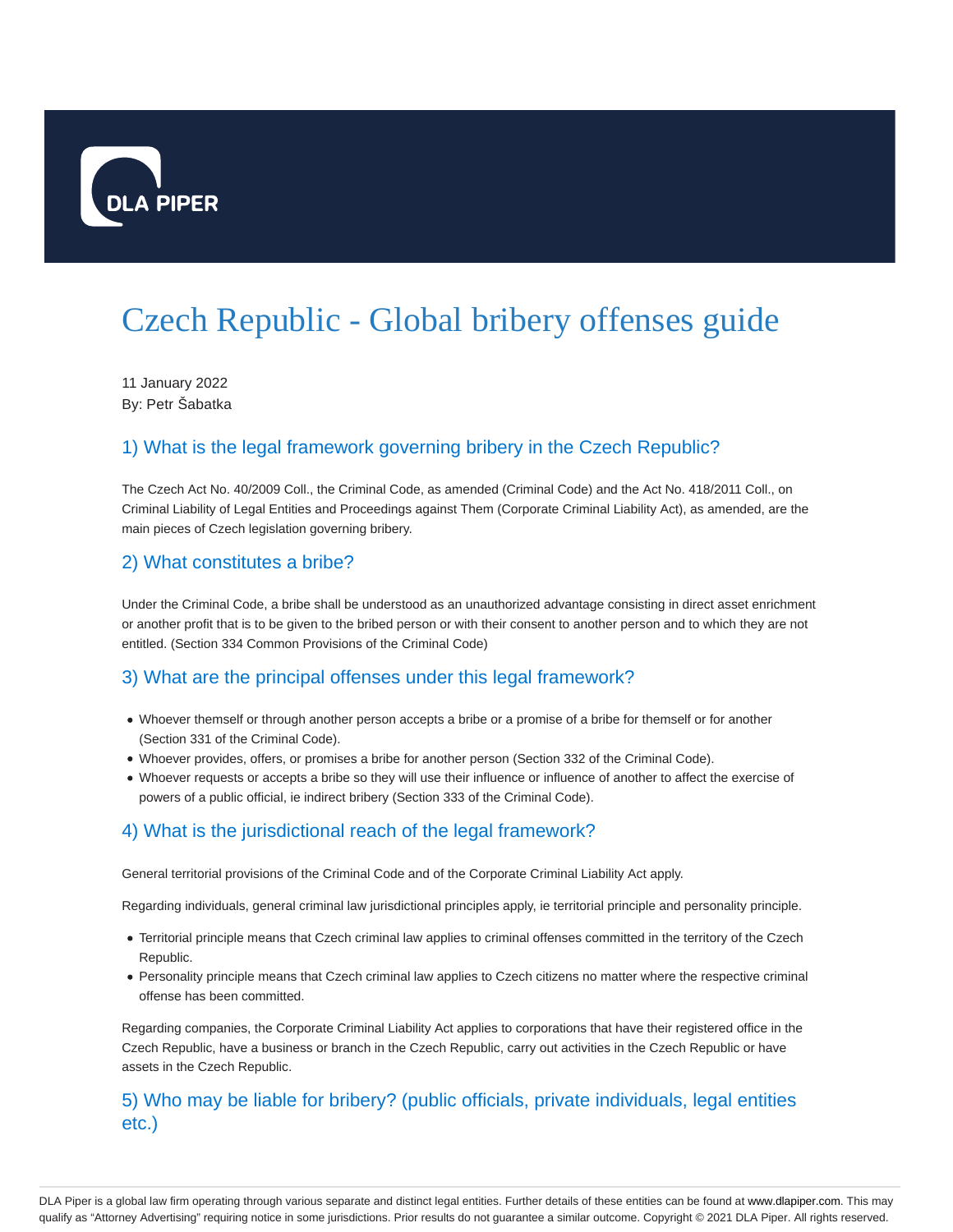Private individuals, public officials and the legal entities concerned can be prosecuted for bribery offences under Sections 331 to 333 of Criminal Code.

It is also important to note, that public officials and individuals who seek to benefit from bribery or inflict damage over EUR 180,000 face higher penalties under Corporate Criminal Liability Act.

#### 6) Can a parent company be liable for its subsidiary's involvement in bribery?

Criminal liability of legal entities, including corporations, is governed by the Corporate Criminal Liability Act.

In general, a parent company cannot be liable for its subsidiary's involvement in bribery, since the parent company and the subsidiary are two separate legal entities.

However, the parent company shall be responsible for training its subsidiaries about the prevention and detection of bribery, and about the bribery consequences, since problems with bribery connected with the subsidiary also cast shadow on the parent company.

In addition, the parent company (ie the controlling entity) should reimburse the controlled entity if there is any damage arising from such control.

#### 7) Are facilitation payments (i.e. small payments to speed up routine governmental action) considered bribes?

The Czech Republic prohibits facilitation payments and any gift given with the intent to illegally influence decision-making. Therefore, facilitation payments may be considered a bribe, provided they meet the criteria. Furthermore, facilitation payments may be considered bribes no matter how small the amount.

#### 8) Does the legal framework restrict political and charitable contributions?

A political or charitable contribution could be considered a bribe if it meets the criteria set out in this note. In relation to civil servants (public officials) the Czech Act. No. 234/2014 Coll., on Civil Service, stipulates that a value limit of gifts or other benefits provided to a civil servant amounts to CZK300 (ie approximately EUR12), however, the Supreme Court adjudicated in its recent jurisprudence that even a gift below this limit may constitute a bribery offense in certain situations.

#### 9) Does the legal framework place restrictions on corporate hospitality?

Hospitality expenses are not subject to any quantitative or qualitative restrictions in the Criminal Code, as the Criminal Code makes no express provisions with regard to corporate hospitality and any financial or other advantage.

Under Czech law, there is no expressly stipulated value limit of gifts in terms of corporate hospitality; however, it is customary that corporations set out this limit in their internal guidelines (usually up to CZK500, i.e. approximately EUR20). To show whether a hospitality expense qualifies as bribery, it must be evaluated on a case-by-case basis, taking into consideration all relevant factors.

#### 10) Are there any defenses for bribery offenses?

There are no specific statutory defenses to charges under Sections 331 to 333 of the Criminal Code.

In general, confession to a crime is usually an extenuating circumstance, together with cooperation with the investigation with police and other authorities, such as prosecutors and judges.

Furthermore, a legal entity can try to discharge itself from criminal liability if it has implemented all necessary measures that could be reasonably required in order to prevent the crime (the "compliance defense"). However, the view of the courts and the Ministry of Justice remains unclear.

#### 11) What are the key regulatory or enforcement bodies with regard to bribery?

DLA Piper is a global law firm operating through various separate and distinct legal entities. Further details of these entities can be found at www.dlapiper.com. This may qualify as "Attorney Advertising" requiring notice in some jurisdictions. Prior results do not guarantee a similar outcome. Copyright © 2021 DLA Piper. All rights reserved.